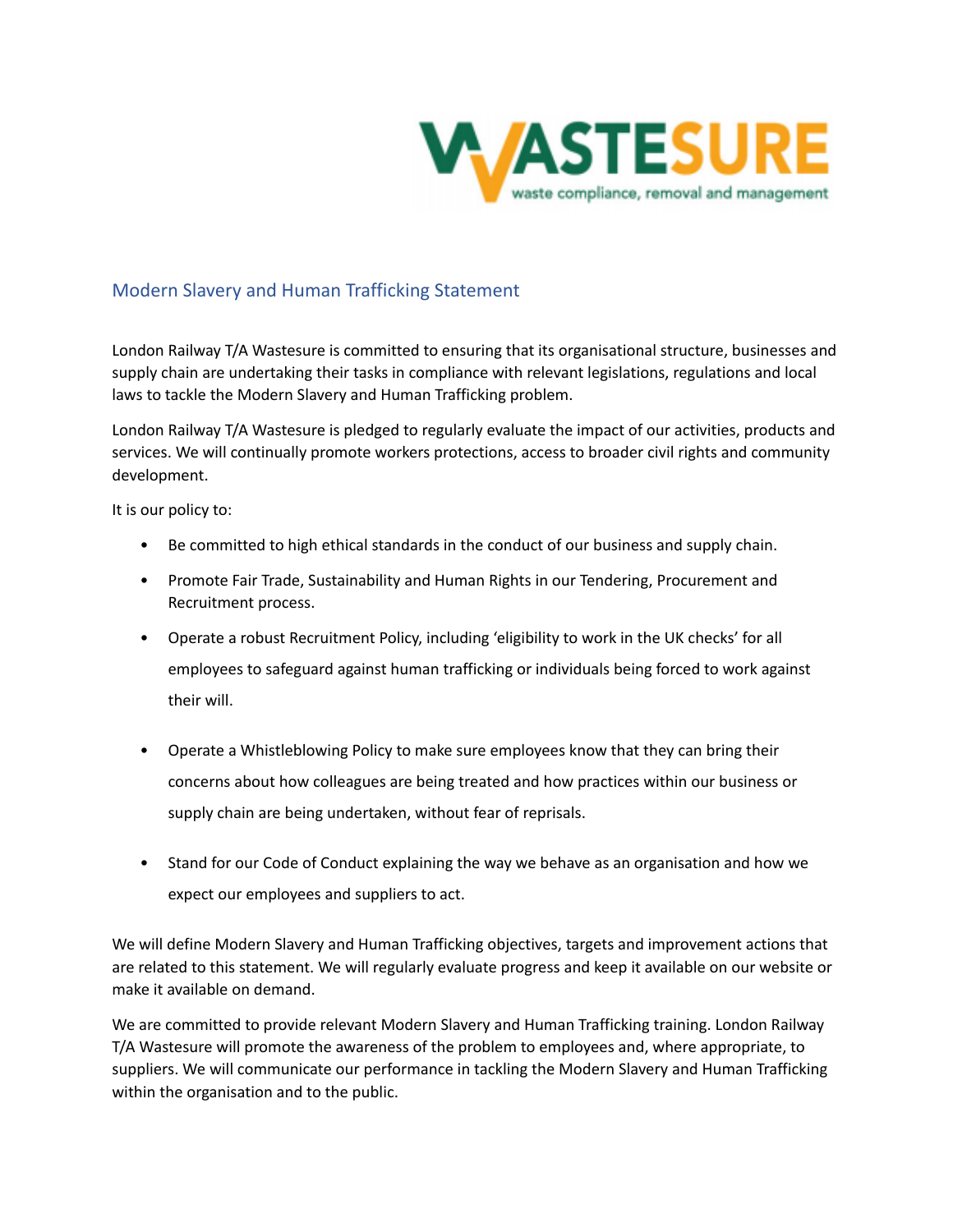We will implement processes to prevent Modern Slavery and Human Trafficking to ensure that we are prepared to deal with potential emergencies.

This statement will be regularly reviewed and updated to take account of organisational priorities and changes, legislation and best practice.

## **London Railway T/A Wastesure Responsibilities**

Based on the four-step management method *Plan- Do- Check- Act* the London Railway T/A Wastesure will:

- Develop a Modern Slavery and Human Trafficking Statement.
- Take steps applicable to the size and undertakings of the company to identify and address any potential modern slavery risks as well as regularly review actions put in place to mitigate the risk.
- Provide information and relevant training on Modern Slavery and Human trafficking to all employees, contractors and supply chain.
- Confirm the organisation's compliance against the company statement and set performance objectives seeking continuous improvement.
- Ensure the Supply Chain/ Sub-Contractor compliance against the standards set in the company Modern Slavery Statement.
- Regularly review the company Modern Slavery and Human Trafficking management system.

#### **Employee Responsibilities**

- To act and work within the company guidelines and policies relating to Modern Slavery and Human Trafficking including the Whistleblowing Policy.
- To partake in the Modern Slavery and Human Trafficking training, activities and campaigns provided by the Company.
- To report any modern slavery and human trafficking activities within the company and Supply Chain to the senior managers.

#### **Arrangements**

The following arrangements explain how the company will fulfil their Modern Slavery and Human Trafficking management procedures and legal responsibilities.

#### **Organisation's Policies in relation to slavery and human trafficking:**

London Railway T/A Wastesure has adopted policies to help identify modern slavery risks and actions to be taken to eliminate and prevent slavery and human trafficking in our businesses undertakings.

#### **Due diligence processes in relation to slavery and human trafficking:**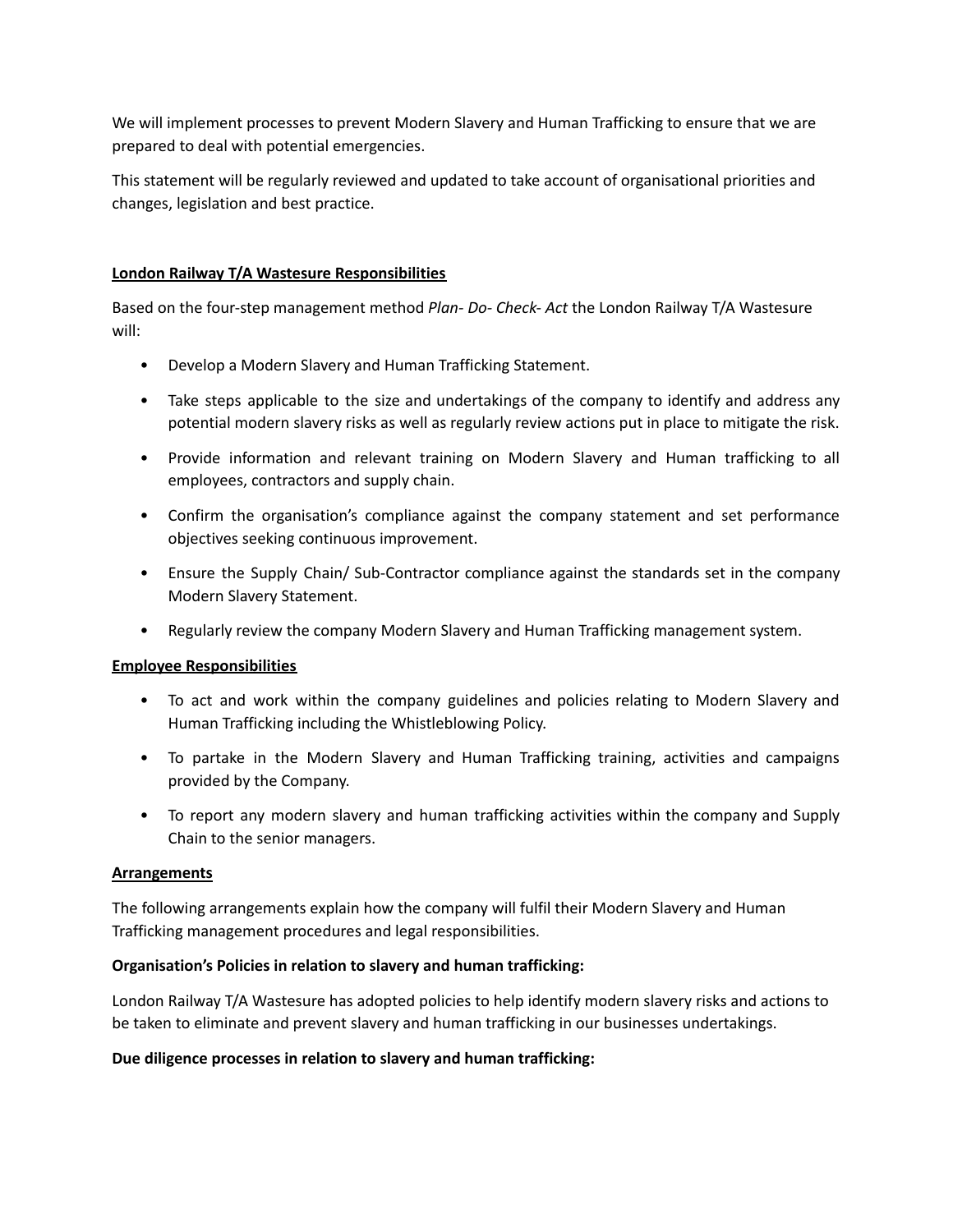- While reviewing the existing suppliers and assessing the new ones, we will conduct due diligence by:
	- Careful mapping of the supply chain product;
	- Conducting supplier audits or assessments with focus on slavery and human trafficking;
	- Creating a risk profile for each supplier;
	- Educating the suppliers on the improvement of substandard practices by providing advice and recommending action plans.
	- Participating, as far as reasonably practicable, in collaborative initiatives organised to educate organisations and exchange information on most recent practices established to identify and tackle the slavery problem.

## **Risk assessment and management:**

- We, London Railway T/A Wastesure will assess and manage, as far as reasonably practicable, the risks associated with modern slavery and human trafficking within our businesses and supply chain.
- Prior to the risk assessment we will map the supply chain to be able to understand the issues related to logistics, human processes and country of origin of goods, supplies and services used by our organisation.
- **•** Through the conducted assessment we will be able to pinpoint the risks, assess their level of importance and reinforce appropriate control measures.

## **Effective action taken to address modern slavery, monitoring, auditing through Key Performance Indicators (KPI's):**

- The overview of the yearly performance summary against the modern slavery and human trafficking objectives will be available to the public through the company website as part of policies the transparency demand.
- *• OR if the company does not have their own website:*
- The overview of the yearly performance summary against the modern slavery and human trafficking objectives will be available to the public on a written request as part of the transparency demand.

#### **Training on modern slavery and human trafficking:**

• London Railway T/A Wastesure will provide all necessary information, instruction and training for their employees and contractors to ensure the workforce has enough skills and understanding of the modern slavery and human trafficking problem to notice it, know how to report it and have sufficient knowledge to avoid it, especially in procurement, human resources and supply chain management.